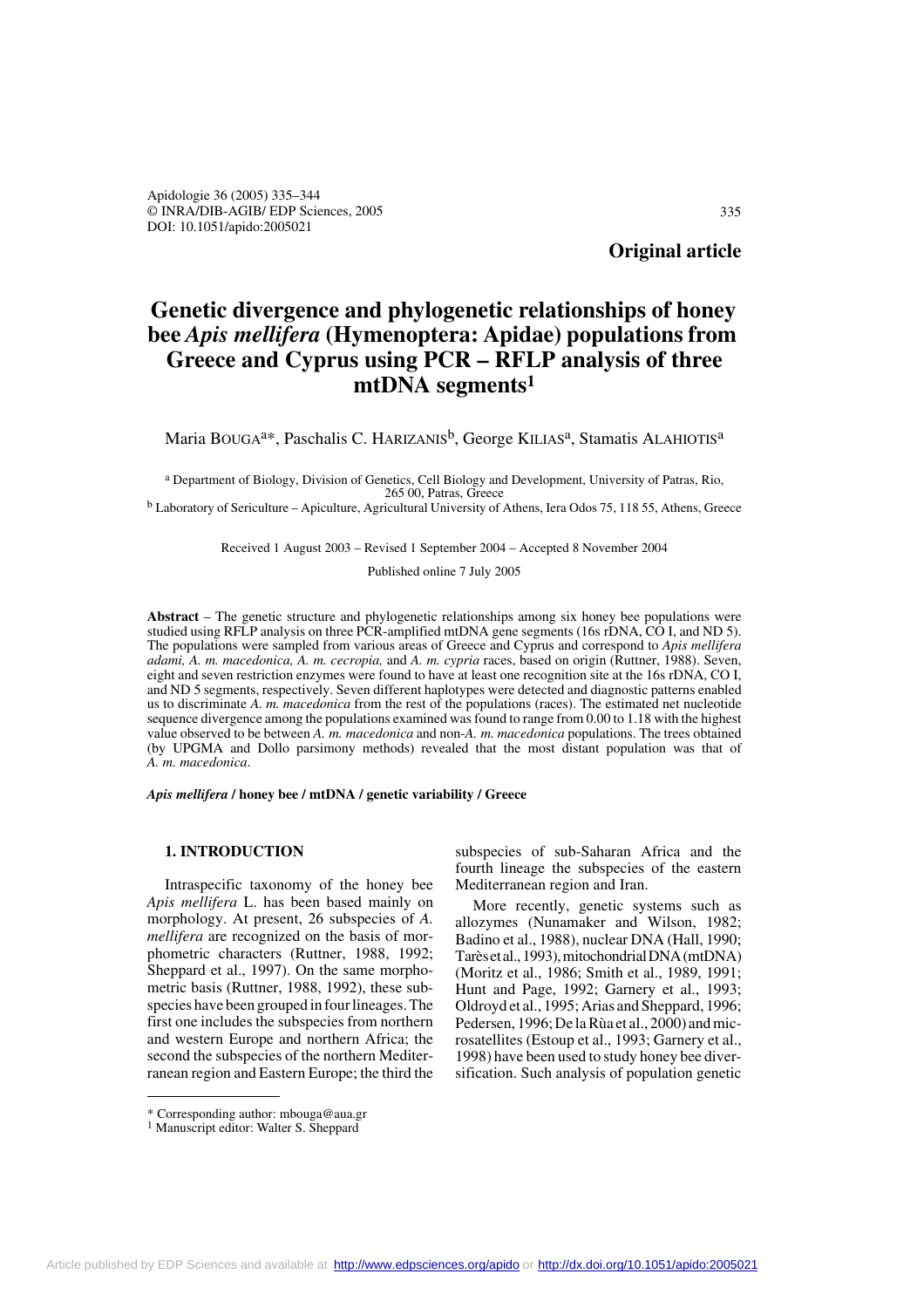336 M. Bouga et al.



differentiation at the molecular level contributes to better understanding of honey bee population structure by allowing the comparison of morphological, behavioural, geographical and molecular variation.

The maternal inheritance of mtDNA, a property which has been demonstrated for honey bees (Meusel and Moritz, 1993), denotes that all the workers and drones in a colony share the mtDNA haplotype of the queen. Variation in the mtDNA of honey bees has been used to provide insight into their biogeography and, like morphometric data, reveals several main evolutionary lineages of *Apis mellifera* (Smith and Brown, 1988, 1990; Cornuet and Garnery, 1991b). However, one has to realize that the importation of foreign queens presents a situation where hybridization can change the distribution of mtDNA variants found in the genetic pool of local bees.

Ruttner's (1988) morphometric analysis concluded that *A. m. adami*, *A. m. macedonica*, *A. m. cecropia*, and *A. m. carnica* subspecies of *A. mellifera* exist in Greece and *A. m. cypria* exists in Cyprus. Several morphometric analyses of Greek continental populations showed no hybridization (Ifantidis, 1979). Moreover allozyme analysis of Greek continental honey bee populations (Thrace, Macedonia, Central Greece and Peloponesse) and those of Crete (Aegean Sea) supported the existence of a dis-

**Figure 1.** Sampling sites: PHT, Phthiotida; MAC, Macedonia; KTH, Kythira; KAS, Kasos; IKA, Ikaria; CYP Cyprus.

tinct race in Crete distinguishable from honey bees populations from northern and central Greece (Badino et al*.,* 1988).

In the present investigation, honey bee populations from various areas of Greece (Ikaria, Kasos, Kythira, Phthiotida, Macedonia) and Cyprus, corresponding to different subspecies, were studied using RFLP analysis of three mtDNA gene segments. The main aim of this research was: (1) to study the genetic structure of the aforementioned populations (races), (2) to examine their phylogenetic relationships, (3) to investigate the possibility of the gene flow existence as a result of migratory beekeeping and commercial breeding, and (4) to compare our data with those presented by Ruttner's (1988) morphometric ones. Such results could be also useful in terms of migratory beekeeping, commercial breeding and Greek honey bee monitoring.

## **2. MATERIALS AND METHODS**

Bees from 72 colonies (12 colonies per population) were collected from Aegean Sea Islands Ikaria (IKA), Kasos (KAS), Kythira (KTH); Central Greece Phthiotida (PHT); Northern Greece Macedonia (MAC); and Cyprus (CYP). The sampling sites are shown in Figure 1. The honey bee populations endemic to these areas correspond to the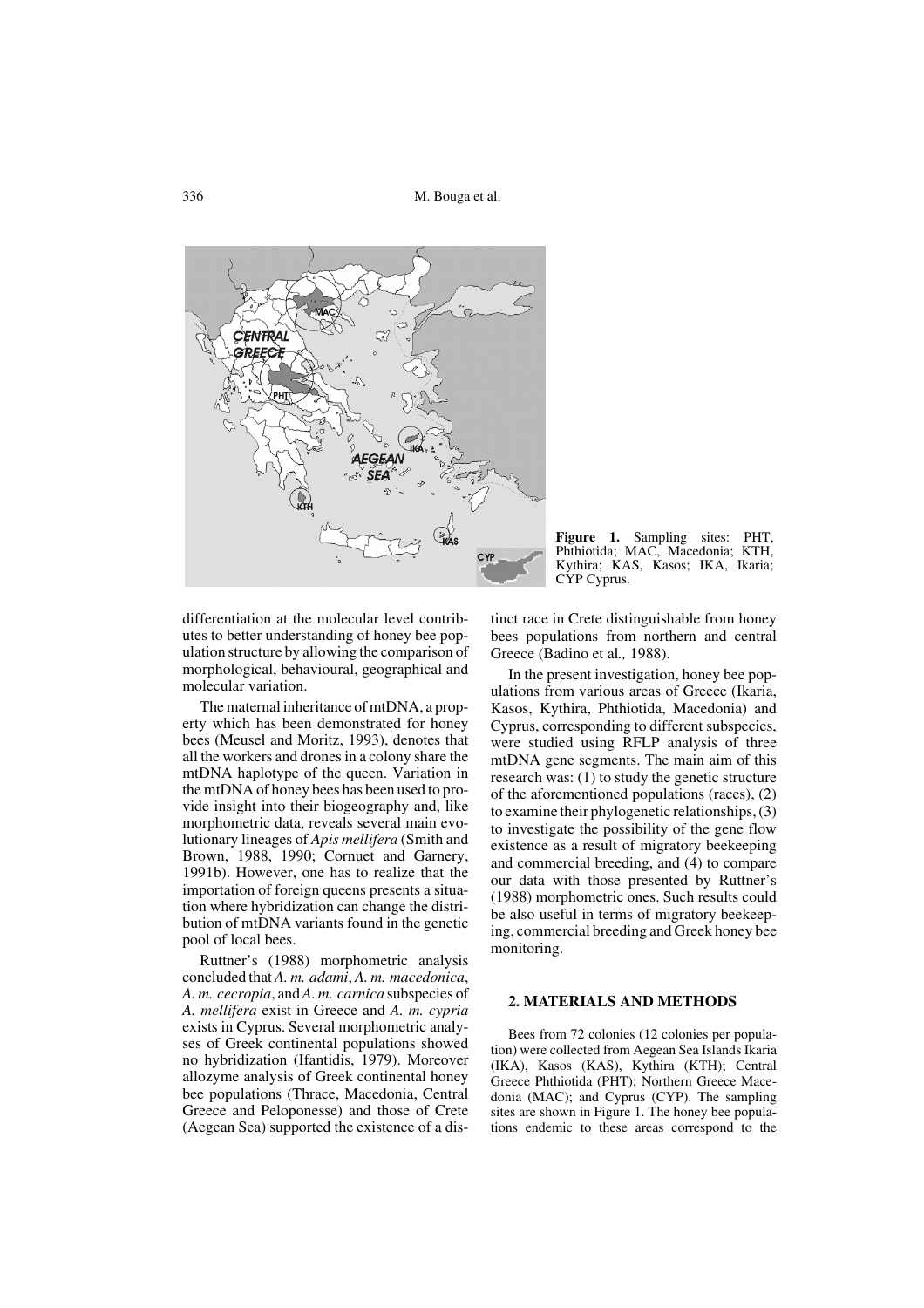subspecies *A. m. adami* (IKA, KAS, and KTH), *A. m. cecropia* (PHT), *A. m. macedonica* (MAC) and *A. m. cypria* (CYP) (Ruttner, 1988). The samples were transferred to the laboratory alive, and stored at –80 °C until used. Total DNA was extracted from each individual (one individual per colony), according to the protocol of Hunt and Page (1992), with minor modifications. Each individual (head and thorax) was homogenised in 200 µL lysis solution (1% CTAB, 50 mM Tris-HCl, pH 8.0, 10 mM EDTA, pH 8.0, 75 M NaCl), and 1 µL Proteinase K, (20 mg/mL). After incubation at 60 °C for 1 hour, each sample was diluted with 50 uL of a high salt buffer identical to that above except that the NaCl concentration was 1.5 M and Proteinase K was omitted, and then incubated again at 55 °C for 10 min. DNA was purified with standard phenol: chloroform: isoamyl alcohol extractions, precipitated with 1/10 volume 3 M sodium acetate (pH 5.2) and two volumes of cold absolute ethanol, and resuspended in 75 µL TE (Tris – EDTA, pH 7.6) buffer.

Variation of mtDNA was analysed by RFLP analysis performed on PCR amplified products. Three sets of primers were used for the amplification of 16s rDNA, CO I and ND 5 gene segments. The primers used for the 16s rDNA segment were 5- CAACATCGAGGTCGCAAACATC-3 and 3-AG-TTGGGACTATGTTTTCCATG-5 (Nielsen et al., 1994), for the CO I segment were 5-GATTACTTC-CTCCCTCATTA-3 and 3-AATAAGTCTGAT-AGGTCTAA-5 (Nielsen et al., 1999). For the ND 5 segment we designed primers based on the known mitochondrial genome of *A. m. ligustica*: 5-TCG-AAATGAATAGGATACAG-3 and 3-TTAGGAT-TTGGTAGAGTTGG-5. The polymerase chain reaction (PCR) (Saiki et al., 1988) consisted of 2.4 units of *Taq* polymerase, 5 µL of 10× reaction buffer provided by the manufacturer (GibcoBRL), 5 µL dNTPs mix  $(2 \text{ mM})$ ,  $3 \mu L \text{ MgCl}_2$   $(2 \text{ mM})$ , approximately 100 ng DNA, 0.68 µM of each primer and sterile water. PCR amplification conditions consisted of a 4 min denaturation step at 94 °C followed by 35 cycles of 94 °C for 1 min, annealing at 55 °C (16s rDNA, CO I), or at 48  $\rm{°C}$  (ND 5) for 1 min and extension at 72 °C for 2 min. The reaction was concluded with an additional 6 min extension at 72 °C following the final amplification cycle.

Amplified mtDNA segments from three individuals of each population were digested with 28 restriction enzymes to check the presence of recognition sites. The informative restriction enzymes were then applied to 12 individuals from each population (one individual per colony). The informative restriction enzymes used for the16s rDNA gene fragment were Sau3A I, Ssp I, Dra I, Hinc II, EcoR I, Pst I, and Alu I; for the CO I gene fragment were, NCO I, Sau3A I, Fok I, Bcl I, Ssp I, Sty I, BstU I, and Xho I; and for the ND 5 fragment were Dra I, Taq I, Nla III, Alu I, Hinc II, Fok I, and Ssp I.

The digested segments were separated electrophoretically on 2% agarose gels in  $0.5 \times$  TBE buffer, stained with ethidium bromide and visualized under UV light. The sizes of DNA fragments were compared to a PCR marker (Promega) run on the same gel and were calculated using DNAfrag 3.03 (Nash, 1991) program. A letter in order of appearance identified single restriction patterns. Composite genotypes for each individual were then defined from all the restriction patterns of the three mtDNA segments. The restriction fragment data were converted to restriction site data (gain or loss of restriction site) (Swofford and Olsen, 1990).

The degree of nucleotide diversity and the degree of nucleotide divergence between and within populations was estimated using the REAP computer package programme (McElroy et al., 1991). Phylogenetic trees were constructed by the UPGMA (Sneath and Sokal, 1973) method, based on net nucleotide divergence between the populations and Dollo parsimony analysis (Farris, 1977), based on the presence or absence of restriction sites. The confidence of the branches was evaluated by the application of the bootstrap method (Felsenstein, 1985). Phylogenetic comparisons were made using PHYLIP (V.3.4) (Felsenstein, 1993) and trees were drawn using the TREEVIEW program (Page, 1996). The degree of geographical heterogeneity of mtDNA haplotype distribution was assessed using a  $\chi^2$  statistic analysis described by Rholf and Bentzen (1989). The significance level was obtained by 1000 Monte-Carlo randomization using the MONTE program from the REAP package (McElroy et al., 1991).  $N_{ST}$  (Lynch and Crease, 1990) was used to estimate the degree of population subdivision at the nucleotide level. Values of  $N_{ST}$  range from 0 (no population subdivision) to 1 (complete population subdivision).

## **3. RESULTS**

The PCR-amplified 16s rDNA, CO I and ND 5 mtDNA gene segments were found to exhibit lengths of 964 bp, 1028 bp and 822 bp, respectively, for all populations examined. Seven, eight and seven restriction enzymes where found to have at least one recognition site in the amplified 16s rDNA, CO I and ND 5 segments, respectively. The restriction enzymes generated a total of 34 restriction sites corresponding to an estimated 178 bp analyzed. Fragment patterns produced by each restriction enzyme for the three mtDNA analysed segments are presented in Tables I, II and III.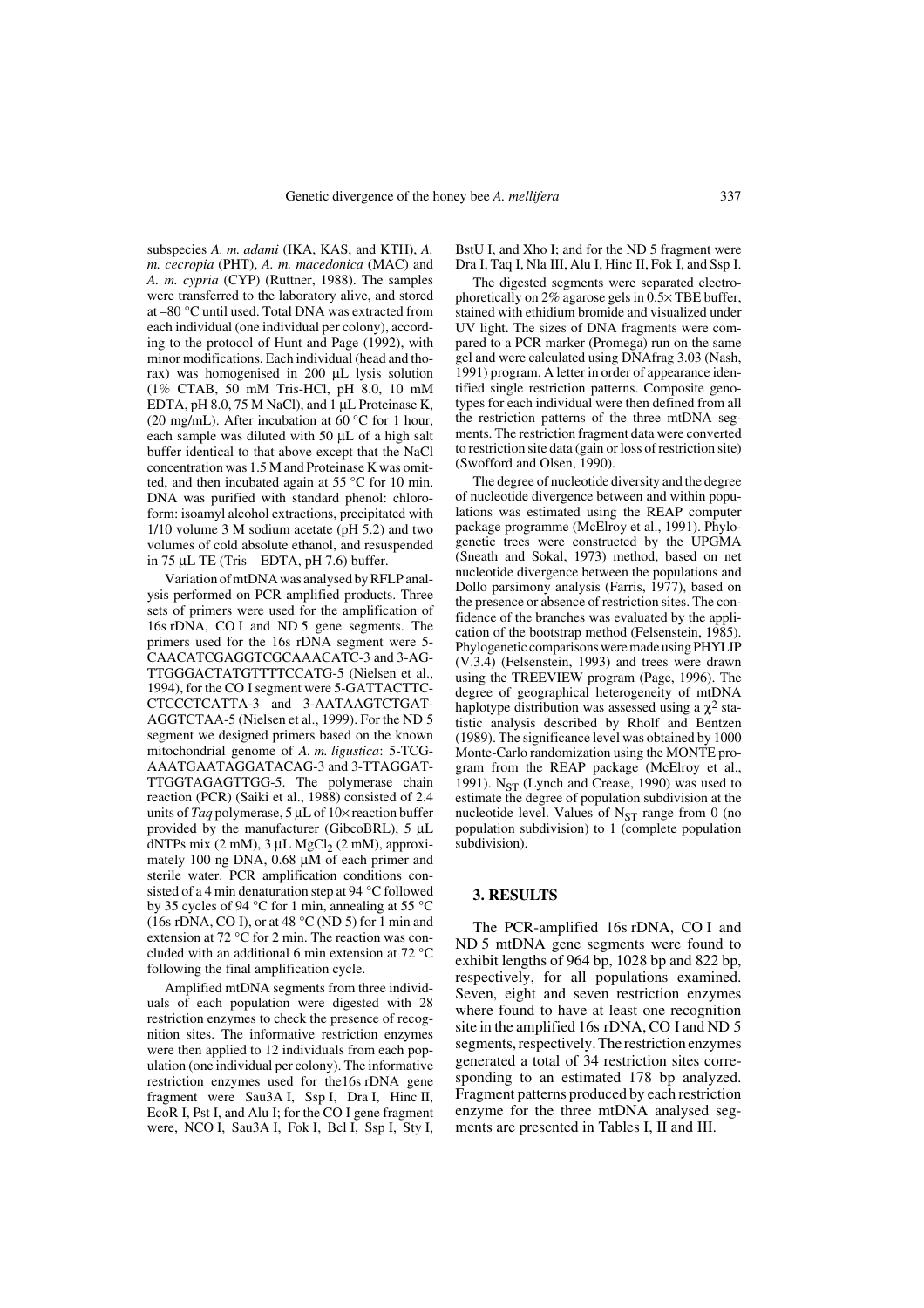| 16s rDNA |         |                          |            |       |                          |       |                          |         |                                 |        |   |             |   |               |   |
|----------|---------|--------------------------|------------|-------|--------------------------|-------|--------------------------|---------|---------------------------------|--------|---|-------------|---|---------------|---|
|          | Sau3A I |                          |            | Ssp I |                          | Dra I |                          | Hinc II |                                 | EcoR I |   | PstI        |   | Alu I         |   |
|          | A       | B                        |            |       | A B                      |       | A                        |         | A                               |        | A |             | A |               | A |
| 964      |         |                          | 628        |       |                          | 557   | $\overline{\phantom{a}}$ | 598     | $\frac{1}{2}$ and $\frac{1}{2}$ | 492    |   | $-621 -572$ |   |               |   |
| 548      |         | $\overline{\phantom{a}}$ | 516        |       | $\frac{1}{2}$            | 407   | $\overline{\phantom{a}}$ |         | $366 -$                         | 472    |   |             |   | $-343 -392 -$ |   |
| 416      |         | $\overline{\phantom{m}}$ | 336        |       |                          |       |                          |         |                                 |        |   |             |   |               |   |
|          |         |                          | <i>112</i> |       | $\overline{\phantom{a}}$ |       |                          |         |                                 |        |   |             |   |               |   |

Table I. Fragment size estimates (in base pairs) of all fragment patterns observed on mtDNA 16s rDNA gene segment among the populations studied.

Table II. Fragment size estimates (in base pairs) of all fragment patterns observed on mtDNA CO I gene segment among the populations studied. (Fragment marked with asterisk was not observed but assumed under the criterion of minimum mutational steps).

| CO I |                               |  |                |         |  |  |  |                                                     |  |  |        |
|------|-------------------------------|--|----------------|---------|--|--|--|-----------------------------------------------------|--|--|--------|
|      | NCO I                         |  |                |         |  |  |  | Sau3AI Fok I Bel I Ssp I Sty I BstUI Xho I          |  |  |        |
|      |                               |  |                |         |  |  |  | A B A A A B A A A B A B A B                         |  |  |        |
|      |                               |  |                |         |  |  |  | $1028 - 371 - 476 - 765 - 487 - 1028 - 1028 - 1028$ |  |  | $\sim$ |
| .595 | $\sim$ $\sim$                 |  |                |         |  |  |  | $349 - 425 - 465 - 277 - 626 - 658 - 616$           |  |  |        |
| 433  | and the state of the state of |  |                |         |  |  |  | $280 - 127 - 326 - 264 - 402 - 370 - 412 -$         |  |  |        |
|      |                               |  | $28^*$ - 263 - |         |  |  |  |                                                     |  |  |        |
|      |                               |  |                | $237 -$ |  |  |  |                                                     |  |  |        |

**Table III.** Fragment size estimates (in base pairs) of all fragment patterns observed on mtDNA ND 5 gene segment among the populations studied.

| ND <sub>5</sub> |                          |     |   |               |   |       |                                   |                          |     |                     |       |            |      |   |
|-----------------|--------------------------|-----|---|---------------|---|-------|-----------------------------------|--------------------------|-----|---------------------|-------|------------|------|---|
|                 | Dra I                    |     |   | Taq I Na III  |   |       | Alu I                             |                          |     | $\lim_{\Omega} \Pi$ | Fok I |            | SspI |   |
|                 | A                        |     | A |               | A |       | A B                               |                          |     | A                   |       | A          |      | A |
| 429             | $\overline{\phantom{a}}$ | 375 |   | $-585 -554$   |   |       | and the state of the state of the |                          | 418 | $\sim$ $-$          | 430   | $\sim$ $-$ | 385  |   |
| 285             | $\overline{\phantom{a}}$ |     |   | $258 - 237 -$ |   | 268 — |                                   |                          | 404 | $\sim$ 100 $\sim$   | 392   | $\sim$ $-$ | 206  |   |
| 108             | $-$ 189 $-$              |     |   |               |   | 171   |                                   |                          |     |                     |       |            | 124  |   |
|                 |                          |     |   |               |   | 97    |                                   | $\overline{\phantom{a}}$ |     |                     |       |            | 107  |   |

Diagnostic patterns were revealed in the Macedonian population after the digestion of CO I gene segment with the restriction enzymes NCO I (pattern type A) and Sty I (pattern type B). Moreover, digestion of ND 5 gene segment with the restriction enzyme Alu I produced an additional diagnostic pattern (named Type A) characteristic of the Macedonian population. All other populations studied (IKA, KTH, KAS, PHT, CYP) were found to exhibit patterns B, A and B for the above enzymes,

rather than the A, B and A found in the Macedonian population. These patterns were also found in four colonies collected from Phthiotida. However, according to information from the beekeepers, these colonies originated from Macedonia. Intrapopulation variation was revealed in Phthiotida and Kythira for the 16s rDNA gene segment digested with Sau3A I and Ssp I, respectively. Intrapopulation variation was also found in Phthiotida populations for the CO I gene segment digested with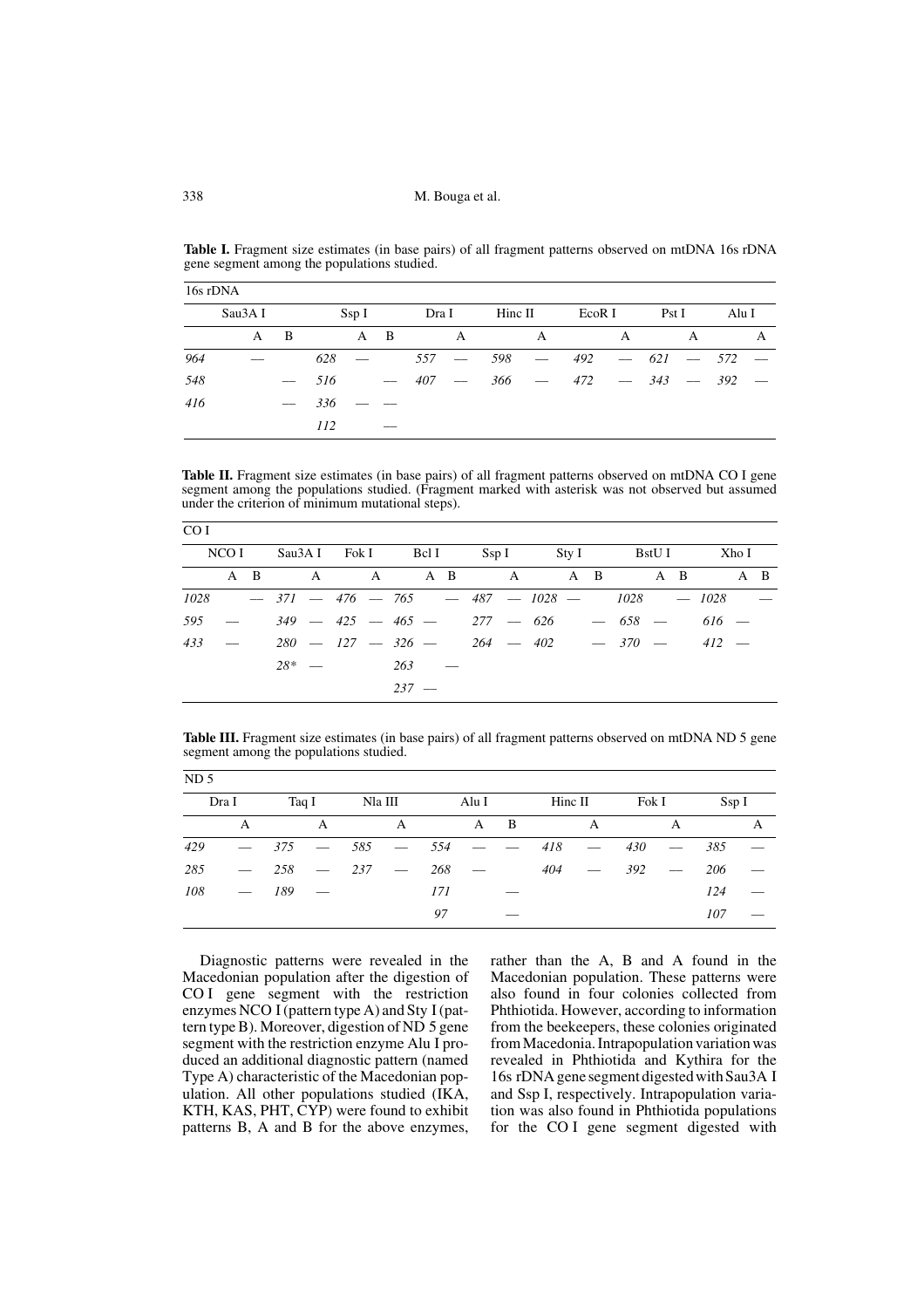BstU I, Xho I, Sty I, NCO I and in the Kasos population for the same gene segment digested with the restriction enzyme Bcl I.

The seven different haplotypes (composite genotypes) detected, their frequencies and the haplotype and nucleotide diversity values are presented in Table IV. The highest value of haplotype and nucleotide diversity was observed in the Phthiotida population. The net nucleotide divergence estimated among the six populations was found to range from 0.00 to 1.18 with the highest values being observed between the Macedonian and non-Macedonian populations (Tab. V).

A UPGMA tree based on net nucleotide divergence is shown in Figure 2. In this tree, the most distant population was that of Macedonian, with all other populations grouped together in another main clade. The majorityrule consensus tree based on Dollo parsimony analysis of the presence or absence of restriction sites is shown in Figure 3 and shows an analogous topology, taking into consideration haplotypes 2 and 4. These haplotypes are grouped together and strongly supported by high bootstrap values. In this tree, haplotypes 1, 3, 5 and 6 are grouped in another clade, with haplotype 7 placed in a distantly separate clade.

Statistically significant differences in haplotype frequencies were detected among all populations,  $(\chi^2 = 124.74, P < 0.001)$ . The estimated  $N_{ST}$  value of 0.71 showed that 29% of the overall genetic diversity observed was within populations, as opposed to 71% that was attributable among populations.

# **4. DISCUSSION**

The honey bee (*Apis mellifera* L.) exhibits patterns of genetic variation rarely found in other animal groups, because this single species has an unusually large geographical distribution encompassing very distinct environmental conditions (Ruttner, 1988). Thus, many local types and subspecies have been recognized, with the differentiation of population structure at distinct geographical scales attributed both to the adaptive and stochastic processes (Wagner, 1990). However, morphometric data are not very well suited for inferring population structure (especially introgression) within this species, since selective factors may result in convergence. We consider mtDNA to be an ideal marker for such population studies, as all individuals of each colony typically share the same haplotype. It is noteworthy that several technical improvements introduced in beekeeping management may have interfered with the natural distribution of populations. The importation of foreign queens and the practice of moving hives several times per year are factors that can affect the genetic structure of a local honey bee population through genetic introgression (Garnery et al., 1998).

Overall, two main haplotypes were detected among the seven revealed from the Greek and Cyprus populations. The first (Type 1) characterized all populations tested except that of Macedonia, which was characterised by the second (Type 2). In terms of subspecies, *A. m. adami*, *A. m. cecropia* and *A. m. cypria* (Type 1 haplotype) were quite different from *A. m. macedonica* (Type 2 haplotype). These differences have not been reported from previous studies involving these subspecies (Cornuet and Garnery, 1991a; Smith, 1991).

While no significant differences were found among *A. m. adami* (Ikaria, Kasos and Kythira), *A. m. cecropia* (Phthiotida) and *A. m. cypria* (Cyprus), the existence of these honey bee races in Greece and Cyprus was reported by Ruttner (1988) based on morphometric analysis. While our results are not in strong congruence with those of Ruttner's (1988), it is important to note that subspecies classification is based on discriminant analysis of morphometric characters. Mitochondrial variation, especially in the C and O morphological lineages, has not been found to be highly discriminatory of subspecies (Garnery et al., 1993). However, the fact that our study reveals markers that can discriminate *A. m. macedonica* from neighboring subspecies, means the method should be useful to study patterns of introgression.

As regards the intrapopulation polymorphisms which characterized honey bee populations from Kasos, Kythira and Phthiotida, we suggest that the existence of unique haplotypes in Kasos (Type 7) and Kythira (Type 5) in relatively high frequencies could be attributed to the maintenance of a pure local race, since Kasos beekeepers restrict the importation of foreign queens (unpublished data). However further investigation is needed to adequately characterize mitochondrial variation in these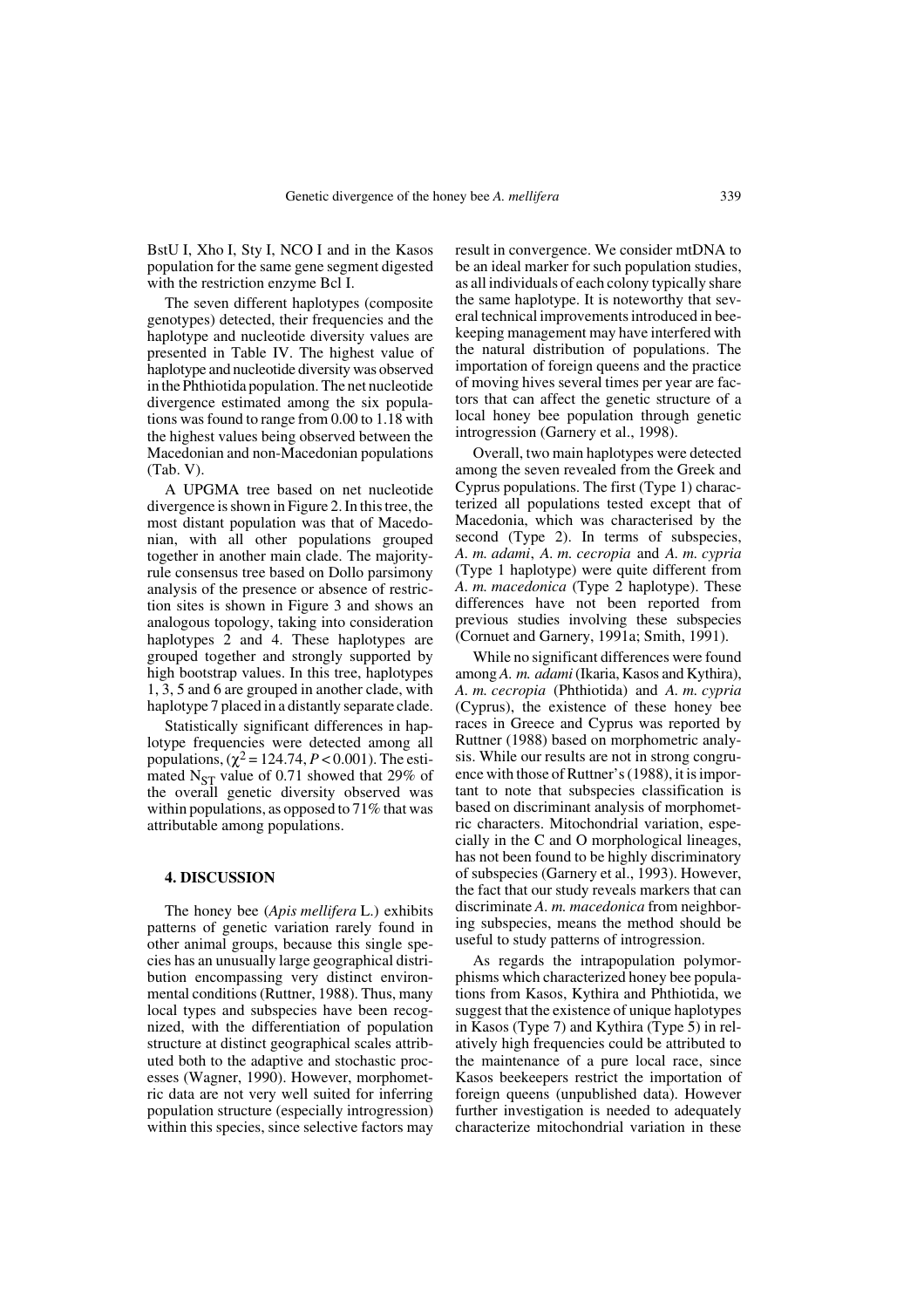| Table IV. Composite genotypes (haplotypes), haplotype frequencies, haplotype diversity including standard error, nucleotide diversity $\%$ ) and<br>sample size of all the populations studied |              |                          |                    |             |             |                      |             |              |              |         |                 |            |                  |              |                 |           |           |                                    |             |             |             |                |                 |            |            |            |          |
|------------------------------------------------------------------------------------------------------------------------------------------------------------------------------------------------|--------------|--------------------------|--------------------|-------------|-------------|----------------------|-------------|--------------|--------------|---------|-----------------|------------|------------------|--------------|-----------------|-----------|-----------|------------------------------------|-------------|-------------|-------------|----------------|-----------------|------------|------------|------------|----------|
|                                                                                                                                                                                                |              | Composite genotype       |                    |             |             |                      |             |              |              |         |                 |            |                  |              |                 |           |           |                                    |             |             |             |                |                 |            |            |            |          |
| Haplotype                                                                                                                                                                                      |              |                          |                    | 16s rDNA    |             |                      |             |              |              |         | CO <sub>1</sub> |            |                  |              |                 |           |           | ND 5                               |             |             |             |                | Sample locality |            |            |            |          |
|                                                                                                                                                                                                | I VENDS      | $I$ ds $\zeta$           | I <sup>p.i</sup> d | $II$ $^{j}$ | EcoR I      | I <sup>1S</sup> d    | $I^{\eta}V$ | I OON        | <b>VENDS</b> | I YOH   | $11^{3}$        | $I$ ds $S$ | $I \triangle tS$ | I nisg       | $I^{O\bar{U}X}$ | $I^{p,q}$ | $I$ $bpL$ | $I^{\eta}V$<br>III <sup>v</sup> IN | $II$ $^{j}$ | I YOH       | $I$ ds $S$  | PHT            | MAC             | KTH        | KAS        | CYP        | IKA      |
| Type 1                                                                                                                                                                                         | Ą            | ∢                        | ₹                  | ∢           | ₹           | ≺                    | ≺           | $\mathbf{r}$ | ∢            | ∢       | ₹               | ∢          | ≺                | $\mathbf{r}$ | ₹               | ₹         | ∢         | $\mathbf{a}$<br>∢                  | ₹           |             | ∢           | 0.50<br>∢      |                 | 0.50       | 0.67       | 1.00       | 1.00     |
| Type $2$                                                                                                                                                                                       | ∢            | ∢                        | $\prec$            | $\prec$     | $\prec$     | ≺                    | $\prec$     | $\prec$      | $\prec$      | $\prec$ | $\prec$         | $\prec$    | $\mathbf{r}$     | $\mathbf{p}$ | $\prec$         | $\prec$   | ∢         | $\prec$<br>$\prec$                 | $\prec$     | $\triangle$ | $\triangle$ | 0.08           | 1.00            |            |            |            |          |
| Type 3                                                                                                                                                                                         | ∢            | ∢                        | ∢                  | $\prec$     | $\prec$     | ≺                    | ≺           | $\mathbf{r}$ | ∢            | $\prec$ | ∢               | ∢          | ∢                | ∢            | $\prec$         | ₹         | ≺<br>≺    | $\mathbf{r}$                       | ∢           | ∢           | ∢           | 0.08           |                 |            |            |            |          |
| Type 4                                                                                                                                                                                         | ₹            | ₹                        | ∢                  | ∢           | $\prec$     | 4                    | ∢           | $\prec$      | ∢            | ∢       | ∢               | ∢          | $\mathbf{a}$     | $\mathbf{a}$ | $\mathbf{a}$    | ₹         | ≺<br>≺    | ≺                                  | ∢           | $\prec$     | ∢           | 0.08           |                 |            |            |            |          |
| Type $5$                                                                                                                                                                                       | $\mathbf{a}$ | $\mathbf{a}$             | $\prec$            | ∢           | $\prec$     | $\blacktriangleleft$ | ≺           | $\mathbf{r}$ | $\prec$      | ≺       | $\prec$         | $\prec$    | ≺                | $\mathbf{r}$ | $\prec$         | ₹         | ≺<br>≺    | $\mathbf{a}$                       | ≺           | ₹           | ≺           |                |                 | 0.25       |            |            |          |
| Type $6$                                                                                                                                                                                       | $\mathbf{r}$ | $\prec$                  | $\prec$            | $\prec$     | $\prec$     | $\prec$              | 4           | $\mathbf{p}$ | ≺            | ≺       | ≺               | ≺          | ≺                | $\mathbf{r}$ | ≺               | ∢         | 4         | $\mathbf{a}$<br>₹                  | $\prec$     | $\prec$     | $\prec$     | 0.26           |                 | 0.25       |            |            |          |
| Type 7                                                                                                                                                                                         | $\prec$      |                          |                    | A A A       | $\triangle$ | $\blacktriangleleft$ | $\prec$     | $\mathbf{a}$ | $\prec$      | $\prec$ | $\mathbf{r}$    | ∢          | ∢                | $\mathbf{a}$ | ∢               | $\prec$   | ∢         | $\mathbf{r}$<br>∢                  | ∢           | ∢           | 4           |                |                 |            | 0.33       |            |          |
|                                                                                                                                                                                                |              | Haplotype diversity      |                    |             |             |                      |             |              |              |         |                 |            |                  |              |                 |           |           |                                    |             |             |             | 0.727          | 0.000           | 0.682      | 0.485      | 0.000      | 0.000    |
|                                                                                                                                                                                                |              | Standard error           |                    |             |             |                      |             |              |              |         |                 |            |                  |              |                 |           |           |                                    |             |             |             | $\pm$ 0.11     | $\pm 0.00$      | $\pm 0.09$ | $\pm$ 0.11 | $\pm 0.00$ | $0.00 +$ |
|                                                                                                                                                                                                |              | Nucleotide diversity (%) |                    |             |             |                      |             |              |              |         |                 |            |                  |              |                 |           |           |                                    |             |             |             | 13.83          | 0.00            | 5.53       | 0.00       | 0.00       | 0.00     |
|                                                                                                                                                                                                | 2            |                          |                    |             |             |                      |             |              |              |         |                 |            |                  |              |                 |           |           |                                    |             |             |             | $\overline{z}$ | $\overline{z}$  | 22         | 12         | 22         | 22       |

| ļ                                   |  |
|-------------------------------------|--|
|                                     |  |
|                                     |  |
| í                                   |  |
|                                     |  |
| i                                   |  |
| i                                   |  |
| ׇ֠                                  |  |
| j<br>֘֒                             |  |
|                                     |  |
| 5                                   |  |
| The contract of the contract of the |  |
|                                     |  |
|                                     |  |
| ĺ                                   |  |
|                                     |  |
|                                     |  |
|                                     |  |
|                                     |  |
| ١<br>j                              |  |
| į<br>Ó<br>١<br>5                    |  |
| j                                   |  |
| ١                                   |  |
| $\frac{1}{2}$                       |  |
| ï<br>j                              |  |
| ś                                   |  |
| i<br>l                              |  |
| sampl<br>$\frac{1}{4}$<br>į<br>l    |  |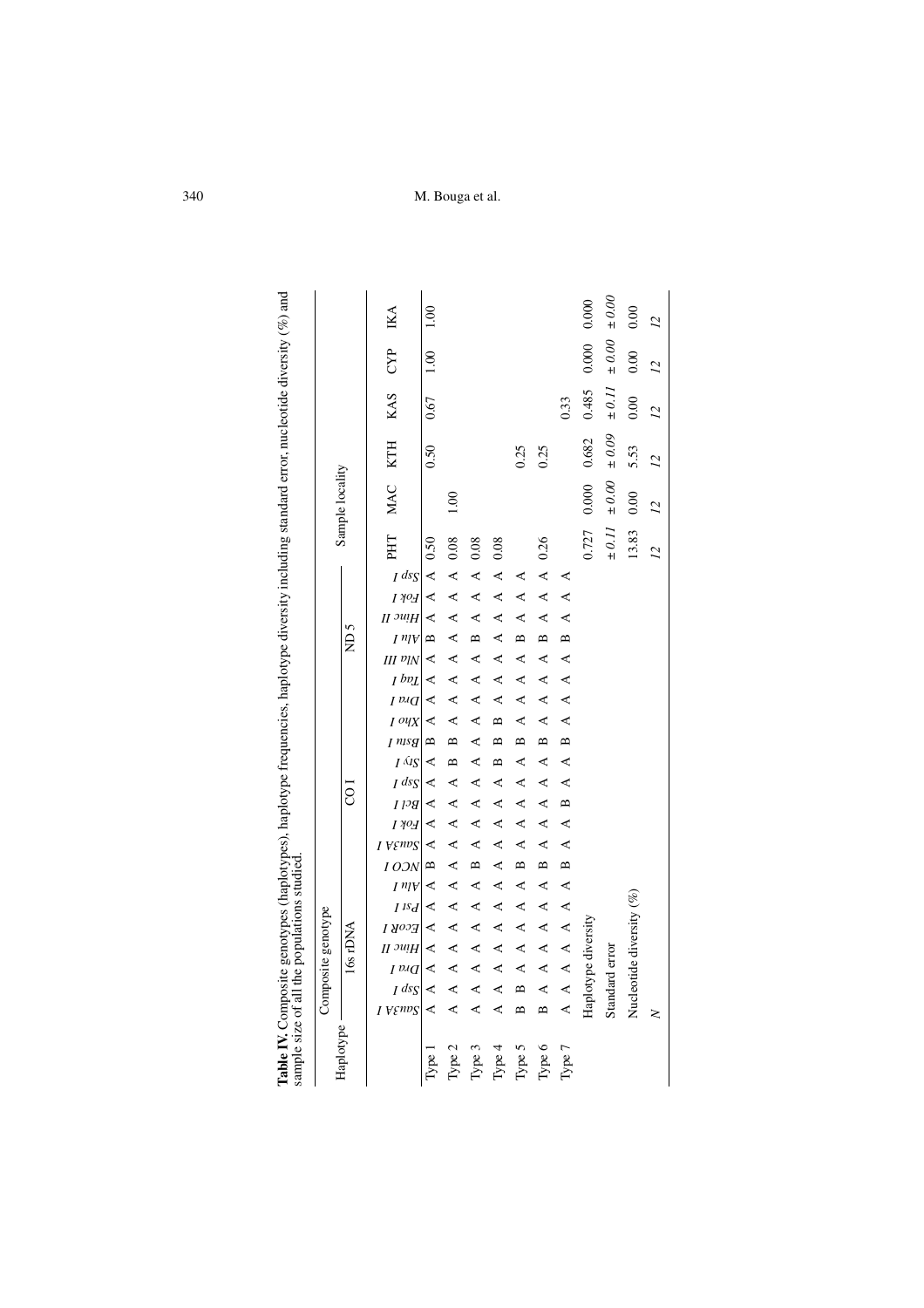**Table V.** Net Nucleotide divergence  $(\times 10^2)$  for mtDNA analysis among the populations studied.

|            | <b>PHT</b> | MAC  | <b>KTH</b> | KAS  | <b>CYP</b> | <b>IKA</b> |
|------------|------------|------|------------|------|------------|------------|
| PHT        |            |      |            |      |            |            |
| MAC        | 0.74       |      |            |      |            |            |
| <b>KTH</b> | 0.01       | 1.14 | -          |      |            |            |
| <b>KAS</b> | 0.16       | 1.18 | 0.20       | –    |            |            |
| <b>CYP</b> | 0.05       | 1.05 | 0.10       | 0.10 |            |            |
| IKA        | 0.05       | 1.05 | 0.10       | 0.10 | 0.00       |            |





**Figure 2.** UPGMA (Sneath and Sokal, 1973) dendrogram, showing the relationships between the populations studied.

populations. We conclude that Phthiotida is an area of hybridization, as five out of the seven haplotypes were found in this honey bee population, as were high haplotype and nucleotide diversity values. These findings may result from the widespread migratory beekeeping and queen importation that occurs in the area. The unique haplotype found in low frequency in Phthiotida may be either a relic native variant or be attributable to the importation of foreign queens. Again, further investigation of the populations in this area is needed.

The net nucleotide divergence detected among the studied populations are in the same range as those estimated in analogous studies (Cornuet and Garnery, 1991; Smith, 1991). The sharp genetic differentiation between *A. m. macedonica* and the other honey populations was supported by the phylogenetic dendrograms, the diagnostic patterns of some haplotypes and the N<sub>ST</sub> and  $\chi^2$  values (for haplotype distribution). Thus, while it was difficult to discriminate among the honey bee populations

**Figure 3.** Dollo parsimony (Farris, 1977) dendrogram, showing the relationships between the 7 mtDNA haplotypes detected. Numbers indicate the percentage out of 1000 bootstrap replicates that each node occurred in this majority – rule consensus tree.

studied, except from Macedonia, their genetic structure is a prominent project for further investigation. Migratory beekeeping and commercial breeding during past decades seems to be an important factor which contributed to the genetic differentiation of the populations studied. The fact that the Macedonian population can be discriminated from the others will be of great economic importance in breeding because beekeepers in Greece typically prefer honey bees from the Macedonia area.

**Résumé** – **Divergence génétique et relations phylogénétiques des populations d'abeilles domestiques (***Apis mellifera***) de Grèce et de Chypre d'après l'analyse par PCR-RFLP de 3 segments d'ADNmt.** La taxonomie infraspécifique de l'Abeille domestique (*Apis mellifera* L.) est traditionnellement basée sur la morphologie. Plus récemment ont été utilisés des marqueurs génétiques tels que les allozymes ou l'ADN mitochondrial (ADNmt). L'ADNmt possède certaines propriétés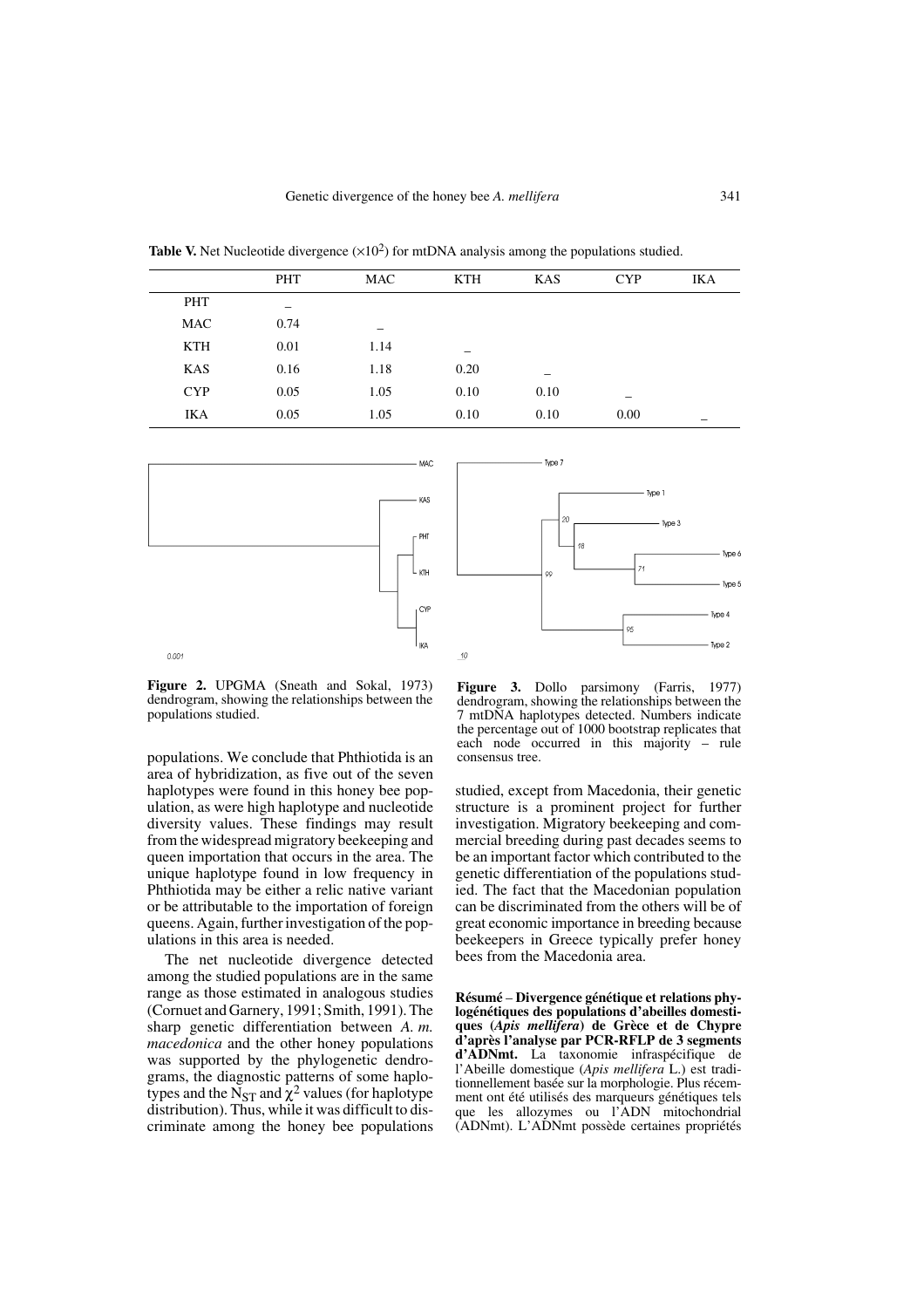dont l'hérédité maternelle, qui en fait un outil favori pour la systématique et la biologie des populations. L'hérédité maternelle de l'ADNmt a été montrée par Meusel et Moritz (1993) : toutes les ouvrières et tous les mâles d'une colonie partagent le même ADNmt que la reine. Les populations d'abeilles étudiées ont été prélevées dans six régions de Grèce et de Chypre (Fig. 1 ; îles de la mer Egée : Ikaria, Kasos et Cythère ; Grèce centrale : Phthiotida ; Grèce du Nord : Macédoine ; Chypre). En fonction de leur origine ces populations correspondaient aux sous-espèces *A. m. adami* (Ikaria, Kasos, Cythère), *A. m. cecropia* (Phthiotida), *A. m. macedonica* (Macédoine) et *A. m. cypria* (Chypre) (Ruttner, 1988).

L'analyse par RFLP de trois régions d'ADNmt avait pour but d'étudier la structure génétique des populations et d'évaluer l'influence de l'apiculture de transhumance et de l'élevage commercial sur la différenciation génétique des populations. Les segments de gènes mitochondriaux étudiés [16s-ADNr (965 bp), CO-I (1028 bp) and ND-5 (822 bp)] ont été amplifiés par PCR. On a trouvé sept enzymes de restriction spécifique du gène 16s-ADNr, du gène CO-I et du gène ND-5. Le degré de diversité nucléotidique entre populations et au sein des populations a été estimé par le progiciel REAP (McElroy et al., 1991). Les arbres phylogénétiques ont été construits selon la méthode UPGMA (Sneath et Sokal, 1973), basée sur la divergence nucléotidique, et la méthode de parcimonie de Dollo (Farris, 1977), basée sur la présence ou l'absence de sites de restriction, à l'aide du progiciel PHYIP (V3.4) (Felsenstein, 1993).

Des profils de digestion diagnostics ont été obtenus pour la population macédonienne à partir de la restriction par NCOI et StyI du segment du gène COI et par AluI du segment du gène ND5. On a trouvé une variation intrapopulation chez les populations de Phthiotida et de Cythère pour le segment de gène 16s-ADNr, digéré respectivement par les enzymes Sau3A-I et Ssp-I, chez la population de Phthiotida pour le segment de gène CO-I digéré par BstUI, Xho I, Sty-I, NCO-I, et chez la population de Kasos pour CO-I digéré par Bcl I.

Parmi les sept haplotypes détectés, la valeur la plus élevée de l'haplotype et de la diversité nucléotidique a été enregistrée chez la population de Phthiotida. Le maximum de divergence nucléotidique parmi les populations testées a été trouvée entre les populations macédoniennes et les autres (Tab. V). Les arbres phylogénétiques montrent que la population la plus éloignée est la macédonienne, les autres sont regroupées.

### *Apis mellifera* **/ variabilité génétique / ADNmt / Grèce**

**Zusammenfassung** – **Bestimmung der geneti**schen Divergenz und phylogenetischen Verwandt**schaft von Populationen der Honigbienen** *Apis*

*mellifera* **(Hymenoptera: Apidae) in Griechenland und Zypern mit der PCR – RFLP Analyse von drei mtDNA Segmenten.** Die intraspezifische Taxonomie der Honigbiene *Apis mellifera* beruhte traditionell auf Morphologie. Neuerdings werden genetische Marker wie Allozyme und Mitochondrien DNA (mtDNA) benutzt. Auf Grund besonderer Eigenschaften der mtDNA, wie z.B. ihre mütterliche Vererbung, ist sie zu einem beliebten Bezugssystem in der Systematik und der Populationsbiologie geworden. Die mütterliche Vererbung der mtDNA wurde für Honigbienen (Meusel and Moritz, 1993) bewiesen, und deshalb haben alle Arbeiterinnen und Drohnen in einem Volk die gleiche mtDNA wie die Königin. Von den zu untersuchenden Populationen der Honigbienen wurden in 6 verschiedenen Gebieten in Griechenland und Zypern Proben gesammelt (auf den Mittelmeerinseln: Ikaria, Kasos und Kythira; in Zentralgriechenland: Phthiotida; in Nordgriechenland: Macedonia und auf Zypern). Auf Grund ihrer Herkunft sollten die Proben den Unterarten *A.m. adami* (Ikaria, Kasos und Kythira), *A.m. cecropia* (Phthiotida), *A.m. macedonica* (Mazedonien); und *A.m. cypria* (Zypern) entsprechen (Ruttner, 1988).

Die RFLP Analyse von 3 mtDNA Segmenten wurde durchgeführt. Sie waren zur Bestimmung der genetischen Struktur der Population und des Einflusses der Wanderimkerei und der kommerziellen Zucht auf ihre genetische Differenzierung geeignet. Die Gensegmente [16srDNA (965 bp), COI (1028 bp) und ND5 (822 bp)] wurden durch PCR vervielfacht. Es wurden spezifische Restriktionsenzyme gefunden: 7 für das 16srDNA Gen, 8 für COI und 7 für ND5. Der Grad der nuklearen Diversität zwischen und innerhalb der Populationen wurden mit dem REAP Computer Paket (McElroy et al., 1991) bestimmt. Mit der UPGMA Methode (Sneath and Sokal, 1973), die auf einem Netz nukleotider Divergenz zwischen den Populationen beruht und mit der Dollo parsimony Methode (Farris, 1977), die auf An- oder Abwesenheit von Restriktionsstellen beruht, wurden mit Hilfe des PHYLIP Software Pakets (V.3.4) (Felsenstein, 1993) phylogenetische Stammbäume berechnet.

Nur in den mazedonischen Populationen zeigten sich diagnostische Muster, und zwar beim COI Gensegment, geschnitten mit den Restriktionsenzymen NCOI und StyI, und beim ND 5 Gensegment, geschnitten mit den Enzymen AluI. Populationsinterne Variationen wurden bei den Populationen von Phthiotida und Kythira gefunden, und zwar beim 16srDNA Gensegment, geschnitten mit den Sau3A I bzw. Ssp I Enzymen. Populationsinterne Variationen wurden außerdem bei der Phthiotida Population im COI Gensegment gefunden, geschnitten mit BstU I, Xho I, Sty I, NCO I und bei der Kasos Population geschnitten mit Bcl I Enzym.

Von 7 nachgewiesenen Haplotypen (zusammengesetzte Genotypen) wurden die meisten Haplotypen und die höchste nukleotide Diversität bei der Phthiotida Population gefunden. Die geschätzte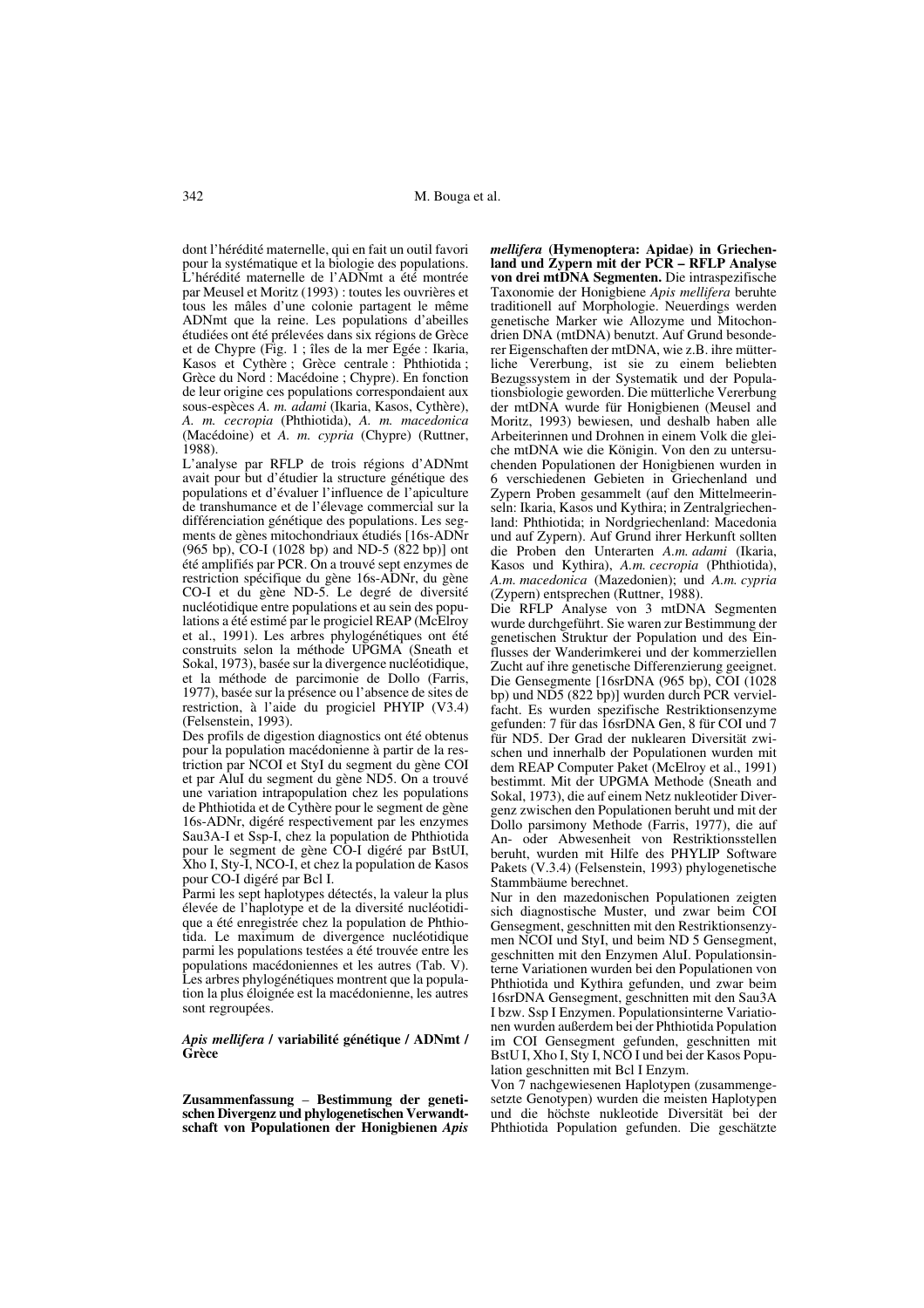nukleare Divergenz zwischen den untersuchten Populationen war am größten zwischen den mazedonischen und nicht-mazedonischen Populationen (Tab. V). Der phylogenetische Stammbaum zeigte, dass die Population in Mazedonien am weitesten entfernt liegen, während sich die anderen zusammen gruppierten. Insgesamt könnte diese Methode nützlich für zwei Sachen sein: für die Bestimmung des Einflusses der Wanderimkerei und für die kommerzielle Zucht der Honigbienen.

#### *Apis mellifera* **/ Honigbiene / mtDNA / genetische Variabilität / Griechenland**

## **REFERENCES**

- Arias M.C., Sheppard W.S. (1996) Molecular Phylogenetics of Honey Bee Subspecies (*Apis mellifera* L.) Inferred from Mitochondrial DNA Sequence, Mol. Phylogenet. Evol. 5, 557–566.
- Badino G., Celebrano G., Manino A., Ifantidis M.D. (1988) Allozyme variability in Greek Honeybees (*Apis Mellifera* L.), Apidologie 19, 377–386.
- Cornuet J.M., Garnery L. (1991a). Genetic diversity in *Apis mellifera*, in: Smith D.R. (Ed.), Diversity in the Genus *Apis*, Westview, Boulder, Colorado, USA, pp. 103–115.
- Cornuet J.M., Garnery L. (1991b) Mitochondrial DNA variability in honeybees and its phylogeographic implications, Apidologie 22, 627–642.
- De La Rúa P., Simon U.E., Tide A.C., Moritz R.F.A., Fuchs S. (2000) MtDNA variation in *Apis cerana* populations from the Philippines, Heredity 84,  $124 - 130$ .
- Estoup A.L., Solignac M., Harry M., Cornuet J.M. (1993) Characterization of (GT)n and (CT)n microsatellites in two insect species: *Apis mellifera* and *Bombus terrestris*, Nucleic Acids Res. 21, 1427–1431.
- Farris J.S. (1977) Phylogenetic analysis under Dollo's law, Syst. Zool. 26, 77–88.
- Felsenstein J. (1985) Confidence limits on phylogenies: An approach using the Bootstrap, Evolution 39, 783–791.
- Felsenstein J. (1993) PHYLIP (Phylogeny Inference Package), Version 3.5C, Distributed by the author, Department of Genetics, University of Washington, Seattle, W.A.
- Garnery L., Solignac M., Celebrano G., Cornuet J.M. (1993) A simple test using restricted PCRamplified mitochondrial DNA to study the genetic structure of *Apis mellifera* L., Experientia 49, 1016–1021.
- Garnery L., Franck P., Baudry E., Vautrin D., Cornuet J.M., Solignac M. (1998) Genetic diversity of the west European honey bee (*Apis mellifera mellifera* and *Apis m. iberica*), II Microsatellite loci, Genet. Sel. Evol. 30, 49–74.
- Hall H.G. (1990) Parental Analysis of Introgressive Hybridization Between African and European

Honeybees Using Nuclear DNA RFLPs, Genetics 125, 611–621.

- Hunt J.G., Page Jr. E.R. (1992) Patterns of inheritance with RAPD molecular markers reveal novel types of polymorphism in the honey bee, Theor. Appl. Genet. 85, 15–20.
- Ifantidis M.D. (1979) Morphological characters of the Greek Bee *Apis Mellifica Cecropia,* XXVII Congr. Int. Apic. Athens, pp. 271–277.
- Lynch M., Crease T.J. (1990) The Analysis of Population Survey Data of DNA sequence variation, Mol. Biol. Evol. 7, 377–394.
- McElroy D., Moran P., Bermingham E., Komfield J. (1991) The Restriction Enzyme Analysis Package, version 4.0 University of Maine, Orono, M.E.
- Meusel M.S., Moritz R.F.A. (1993) Transfer of paternal mitochondrial DNA in fertilization of honeybees (*Apis mellifera* L.) eggs, Curr. Genetics 24, 539–543.
- Moritz R.F.A., Hawkins C.F., Crozier R.H., McKinley A.G. (1986) A mitochondrial DNA polymorphism in honey bees (*Apis mellifera* L.), Experientia 42, 322–324.
- Nash J.H.E. (1991) DNAfrag, program version 3.03, National Research Council of Canada, Ottama, Ontario, Canada.
- Nielsen D., Page R.E. Jr., Crosland M.W.J. (1994) Clinal variation and selection of MDH allozymes in honey bee populations, Experientia 50, 867– 871.
- Nielsen D., Ebert P.R., Hunt J.G., Guzmán-Novoa E., Kinnee S.A., Page R.E. Jr. (1999) Identification of Africanized Honey Bees (Hymenoptera: Apidae) Incorporating Morphometrics and an Improved Polymerase Chain Reaction Mitotyping Procedure, Ann. Entomol. Soc. Am. 92, 167–175.
- Nunamaker R.A., Wilson W.T. (1982) Isozyme changes in the honeybee *Apis mellifera* L. during larval morphogenesis, Insect Biochem. 12, 99– 104.
- Oldroyd B.P., Cornuet J.M., Rowe D., Rinderer E.T., Crozier R.H. (1995) Racial admixture of *Apis mellifera* in Tasmania, Australia: similarities and differences with natural hybrid zones in Europe, Heredity 74, 315–325.
- Page R.D. (1996) TREEVIEW: an application to display phylogenetic trees on personal computers, Comput. Appl. Biosci. 12, 357–358.
- Pedersen B.V. (1996) On the phylogenetic position of the Danish strain of the black honeybee (the Laeso bee), *Apis mellifera mellifera* L. (Hymenoptera: Apidae) inferred from mitochondrial DNA sequences, Entomol. Scand. 27, 241–250.
- Rohlf J., Bentzen P. (1989) The statistical analysis of mitochondrial DNA polymorphisms:  $\chi^2$  and the problem of small samples, Mol. Biol. Evol. 6, 539–545.
- Ruttner F. (1988) Biogeography and Taxonomy of Honeybees, Springer-Verlag, Berlin.
- Ruttner F. (1992) Naturgeschichte der Honigbienen, Ehrenwirth Verlag, Münich, Germany.